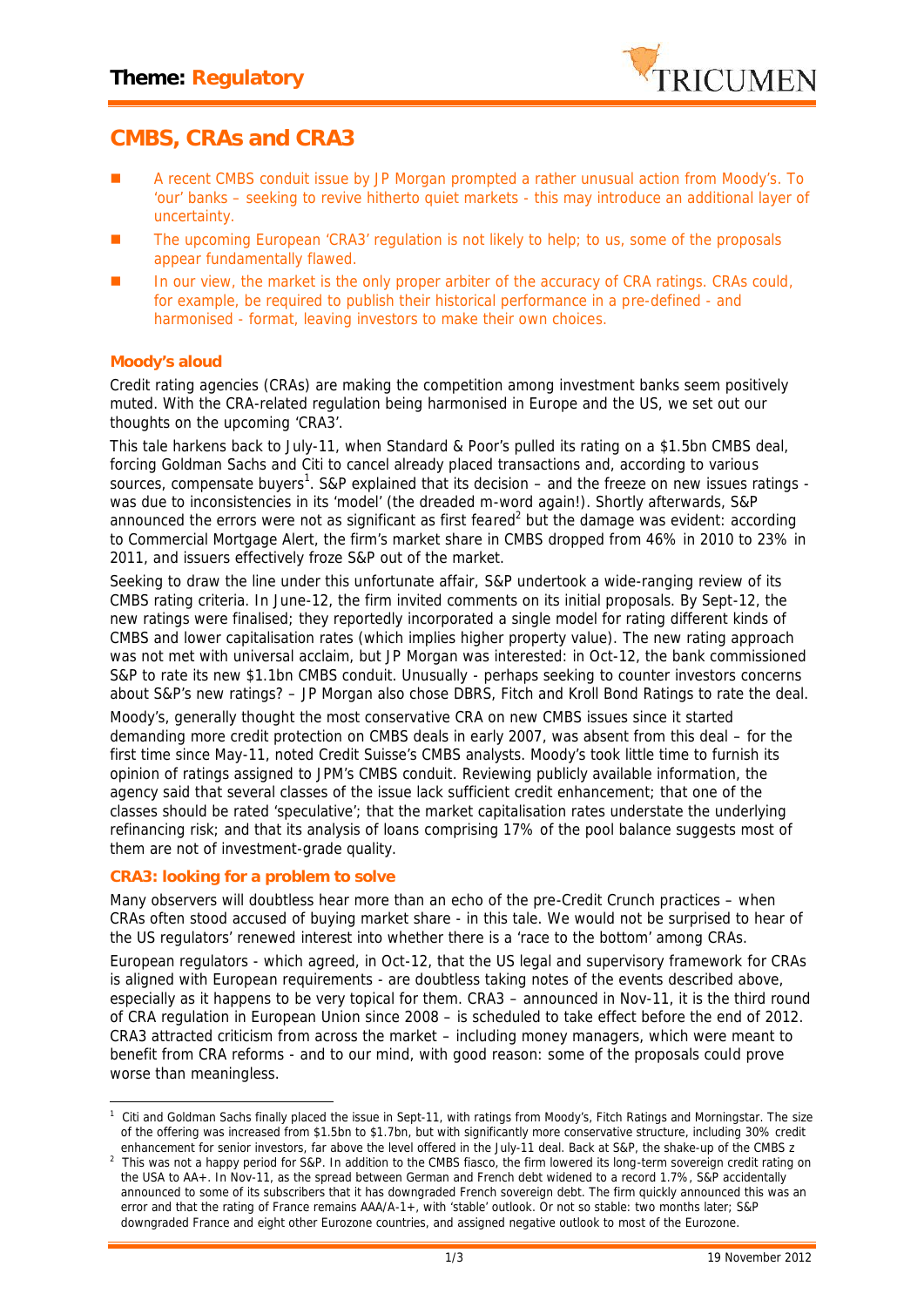

Key areas of concern include:

- Mandatory rotation of CRAs. The European regulators' drive to increase the competition among CRAs is likely driven by their desire to avoid the dangers inherent in the oligopolistic NRSROs<sup>3</sup> model which was inadvertently established by the Securities and Exchange Commission (SEC). Mandating the rotation, however, seems a wrong way to achieve that goal. CRAs have proprietary ratings models: in the real-world CMBS example above, Moody's and S&P have a different view of the risks and valuation implied in different capitalisation rates, which resulted in very different ratings. (Frequent?) 're-ratings' may trigger portfolio rebalancing by investment managers not due to the issuer's worsening credit position, but the change in the rating model, a problem particularly acute for long-term securities.
- Further, the 'regulated' increase in competition among CRAs may well lower the quality of the rating advice. At end-July-12, there were 31 registered/certified CRAs in Europe, 16 of which are subsidiaries of S&P, Moody's or Fitch, and 5 of which are barely a year old. Ratings models are refined/back-tested over the years: there is a very strong possibility that the sheer number of newcomers may lower the overall standards of analysis. Even if not, what incentive would CRAs have to improve their analysis, if they only have to wait for their turn with an issuer – especially if CRAs are effectively limited to 10 ratings per issuer?
- The civil liability regime being imposed on CRAs could well exacerbate the negative impact of the mandatory rotation. The problems with this proposal are legion. CRAs can only offer opinions and will occasionally prove wrong; Warren Buffett himself does not get it right all of the time. Further, this stipulation will likely encourage the 'claims culture' by investors and issuers which could pursue CRAs in national courts, especially if the burden of proof is on CRAs<sup>4</sup>. To us, this seems exactly the opposite of the regulators' stated aim of *reducing* the reliance on ratings.
- CRAs may need European Securities and Markets Authority's (ESMA) approval before making changes to their ratings methodology. Leaving aside ESMA's implied – and yet hitherto unknown - special ratings expertise, the time these approvals would take (during which investors could, of course, sue CRAs for 'erroneous' advice), *and* doubts regarding the independence of CRAs, this may well result in harmful convergence of ratings models.
- A number of other proposals which we cannot see the need for include a requirement of disclosure of all relevant deal information on a public website (we think this should be limited to public issues only and should take into account the extensive existing disclosures regulation); CRAs being rotated out of an issuer hands over their company files to the incoming CRA ("With or without proprietary models and [formerly] confidential information, sir?"); analysts of sovereign credit must disclose their physical location (?!?!); and other.

In sum, CRA3 Nov-11 proposals, as they stand, appear fundamentally flawed. In our view, the market is the only proper arbiter of the accuracy of CRA ratings. Our in-market sources generally agree that CRA ratings are lagging indicators, a starting point for investment consideration and no real substitute for own research; and that credit spreads are strong complement.

EU/ESMA's enthusiasm would, in our view, be better directed at establishing a harmonised method for scoring CRAs' historical performance. CRAs could, for example, be required to publish their asset class-specific ratings-vs-issuer historical performance in a table defined by a regulator – thus leaving investors to add their own 'risk premium' on basis of a CRAs track record.

*<sup>3</sup> The handy acronym stands for Nationally Recognised Statistical Ratings Organizations. The NRSRO designation was not a legal requirement for CRAs, but not having it was a significant disadvantage, because large investors (e.g. pension funds) were legally obliged to follow NRSRO ratings. The first NRSROs were S&P, Moody's and Fitch. SEC granted several NRSROs designations in 1980s and 1990s (to Duff & Phelps, MCM, IBCA, among others) but mergers and takeover between NRSROs quickly re-concentrated the market in the hands of the few leaders.*

*<sup>4</sup> In Nov-12, prosecutors in Train, in southern Italy, launched a case against former and current employees of S&P and Fitch, claiming that analysts' reports were inaccurate and may have manipulated the markets. The case is hardly representative magistrates in Milan and Rome turned the case down in 2011 – but, to our non-legal minds at least - illustrates how operating in some markets could become increasingly expensive for CRAs.*